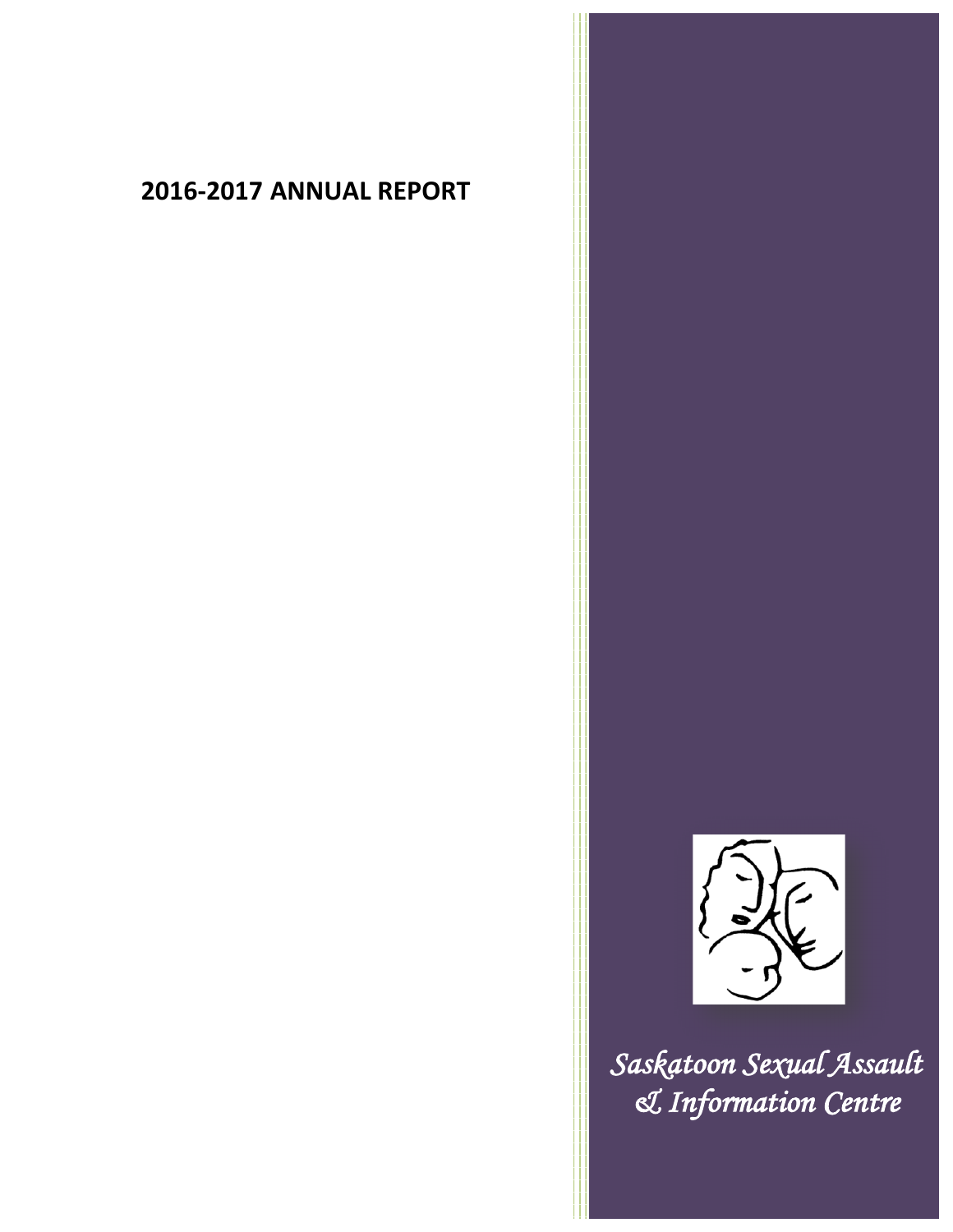## **2016-2017 ANNUAL REPORT**

**of**

## **Saskatoon Sexual Assault & Information Centre**

Working with Survivors of Past and Present Sexual Abuse

## **Mission**

The Saskatoon Sexual Assault & Information Centre exists to be the primary provider of community leadership in addressing sexual violence. We provide counselling and services to survivors of sexualized violence and education and prevention services to the Saskatoon community.

## **Vision**

We aspire to a society in which individuals are empowered and mobilized to share responsibility for creating communities free from sexual violence.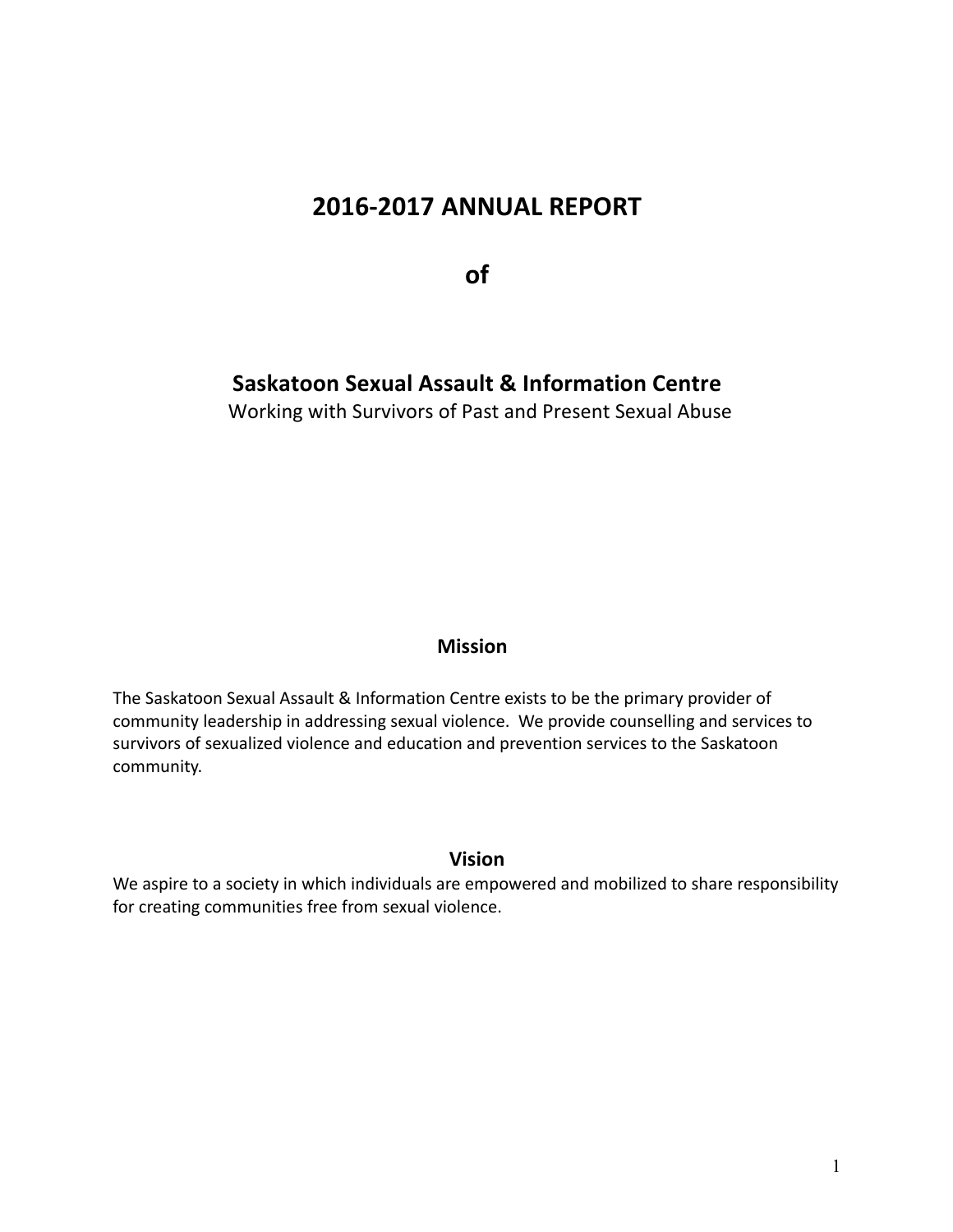## **2016-2017 BOARD OF DIRECTORS REPORT**

This past year has been one of development for our board. We began a successful board member recruitment process resulting in four new members joining us. Our new members brought with them fresh ideas, new strengths, expertise and experience. Three standing committees, Finance, Governance, and Nominations were formed and have begun working. As a governing board, we wanted to be well informed of the activities of the Centre, and the needs of agency clients, so we invited staff members to make presentations to us at our board meetings.

We began a Strategic Planning process with Board members and the Executive Director through a facilitator who set the tone for creating a Development Plan for the next three years. We are now in the process of beginning to implement the recommendations.

The demand for our services continues to increase. Therefore, critical funding received from Saskatchewan Justice, the United Way, the City of Saskatoon, and the Saskatchewan Law Foundation is very much appreciated. The Saskatoon community was generous to our agency this year. We are particularly appreciative of the donations made by Raymond James, Legacy Ridge, Saskatoon Public Schools and the Greater Saskatoon Catholic boards of education. In addition we gratefully acknowledge the donations of many individuals. This year we were very fortunate to be a designated charity of the Saskatoon chapter of 100 Women Who Care.

Our major fundraising event, Luncheon en Vogue, held at TCU Place continues to be a financial success through excellent community involvement and participation. We recognize Soroptimists International of Saskatoon, who were instrumental in the creating this luncheon event and provide continued support. We also thank all other organizations and individuals who have contributed to the success of this event.

We acknowledge with sincere appreciation our Executive Director, Faye Davis, for her excellent leadership and commitment. We also applaud the work of the team of dedicated staff members who continue to deliver a high quality service to their clients.

And finally, we would like to express our gratitude to our Board of Directors for their commitment, dedication and support for SSAIC. Your involvement has been outstanding.

Thank you to everyone who has supported the Centre in the past year.

Respectfully submitted, Ev Burnett and Maura Gillis-Cipywnyk Co-Chairs, SSAIC Board of Directors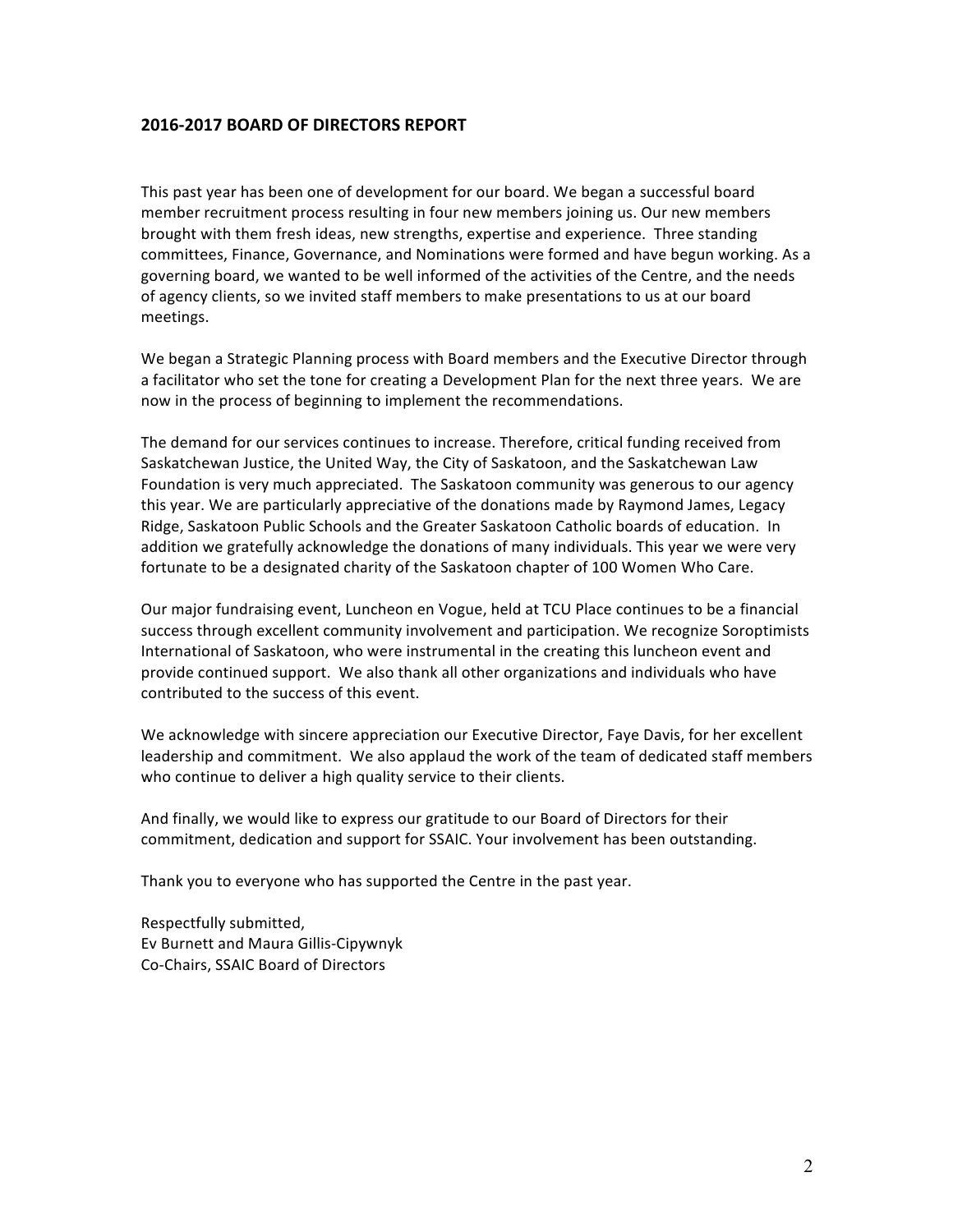#### **2016-2017 BOARD OF DIRECTORS AND STAFF**

#### **Board of Directors:**

| Maura Gillis-Cipywnyk  | Co-Chair  |
|------------------------|-----------|
| Ev Burnett             | Co-Chair  |
| June Vargo             | Treasurer |
| Anne McKenna           | Director  |
| Denise McCafferty      | Director  |
| Ailsa Watkinson        | Director  |
| Sgt. Jodi Earl         | Director  |
| Shauna Bradford-Wilson | Director  |
| Carrie Roblin          | Director  |
| Candace Guist          | Director  |
| Shirley Kloeble        | Director  |
|                        |           |

#### **Staff:**

| Faye Davis               | <b>Executive Director</b>                       |
|--------------------------|-------------------------------------------------|
| <b>Heather Pocock</b>    | Assistant Director/Public Education Coordinator |
| Megan Sawyer             | Senior Client Services Worker                   |
| Dolores Cennon           | <b>Client Services Worker</b>                   |
| Erin Redekop             | <b>Client Services Worker</b>                   |
| Kathie Pruden-Nansel     | <b>Client Services Worker</b>                   |
| Irene Hildebrandt        | Receptionist                                    |
| Kat Jones                | Crisis Line/Office Assistant                    |
| Debbie Gsell-Danilkewich | Part-time Crisis Line Coordinator               |
| Stephanie Locke          | <b>Client Services Worker</b>                   |
| Megan Evans              | Communications Project Worker (Term)            |
| Jille Shotton            | Special Project Coordinator (Term)              |
|                          |                                                 |

#### **Crisis Line Staff Support Workers (Casual):**

Ivy Armstrong Jessica Bauer-McLure Jody Hanson Linzi Williamson Nicole Callan<sup>\*</sup> Robyn Peter Sandra Willner \* Serena Liu Tennille Boutilier \* resigned during the fiscal year

#### **Contracted Positions:**

Terry Sukut **Events Coordinator/Fund Development** Maureen Graham and Clinical Supervisor Christie McGregor Christian Christian Christian Christian Christian Christian Christian Christian Christian Christian Christian Christian Christian Christian Christian Christian Christian Christian Christian Christian Chri Rochelle Penman, Fuel Business Services Inc. Bookkeeping Services Gordon Holtslander, Holtslander Communications Website Services Megan Evans **Communications** Contractor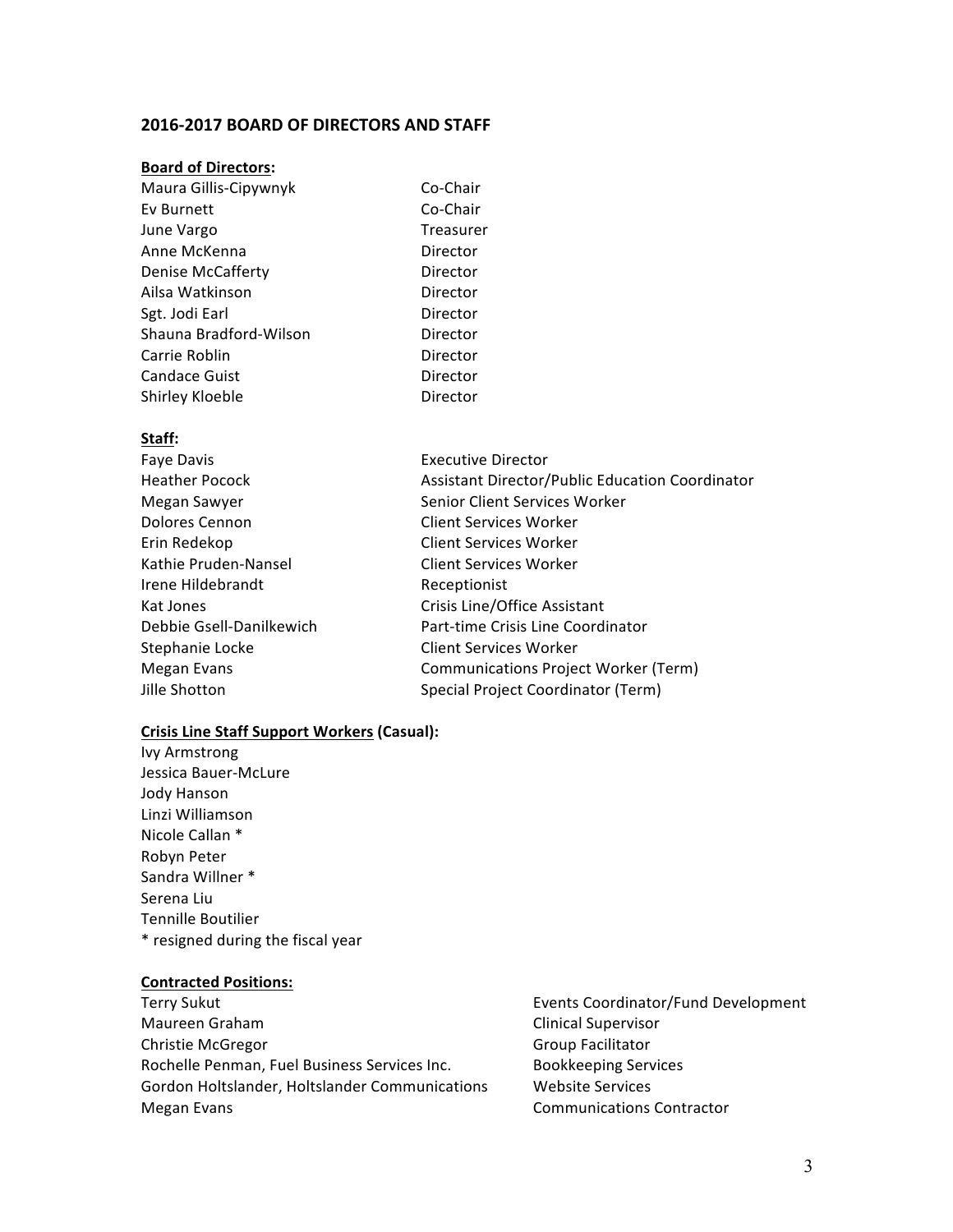## **MESSAGE FROM THE EXECUTIVE DIRECTOR**

Although we have been very busy delivering direct services, we invested time this year to set a new course for our work through an intensive Strategic Planning process. Our Board and staff worked diligently to ensure that our strategic priorities, goals and activities will continue to reflect the current needs of survivors of sexual violence in the Saskatoon community. This new plan will not only guide our work activities, but ensure that we deliver services is such a way that it aligns with our philosophy and values. Six strategic priorities are at the heart of the Saskatoon Sexual Assault & Information Centre strategic plan. These six strategic priorities are as follows:

- Enhancing service delivery
- Building public awareness
- Building organizational capacity
- Advocating for change
- Expanding community engagement
- Increasing diversity

We are excited to get to work on the path we have laid out for ourselves.

We couldn't do this work without the financial support of the community. The Saskatchewan Ministry of Justice, Community Justice and Community Services Branch provide the core funding for our agency. We are also very fortunate to be supported through grants from the United Way of Saskatoon, the Law Foundation of Saskatchewan, and the Saskatoon Collaborative Funders Partnership between the City of Saskatoon and the United Way. Saskatoon Public School Division and Greater Saskatoon Catholic School Division both provide funding for our "I'm the Boss of Me", Childhood Sexual Abuse Prevention Program. We would also like to recognize the following funders:

- Saskatoon Public Schools
- Greater Saskatoon Catholic Schools
- 100 Women Who Care
- Raymond James
- Star Egg Company Limited

Our 13<sup>th</sup> Annual Luncheon en Vogue fundraiser was sold out with over 400 people in attendance. It was financially successful raising \$30,000 for programs and services as well as elevating awareness of the prevalence of sexual violence in our community. A big thank you goes out to Terry Sukut, our contracted Fund Development Coordinator, for all her hard work on this year's Luncheon. We would specifically like to thank:

- Soroptimists International of Saskatoon
- Paramount Day Spa & Salon Laura and Sarah Dutka, and staff
- Durand's Footwear & Accessories
- Anthony's Fashions
- Models from the Saskatoon Police Service
- GMG Jewelers/Tacori
- The Awl Shoppe
- Canadian Tire (Preston Crossing)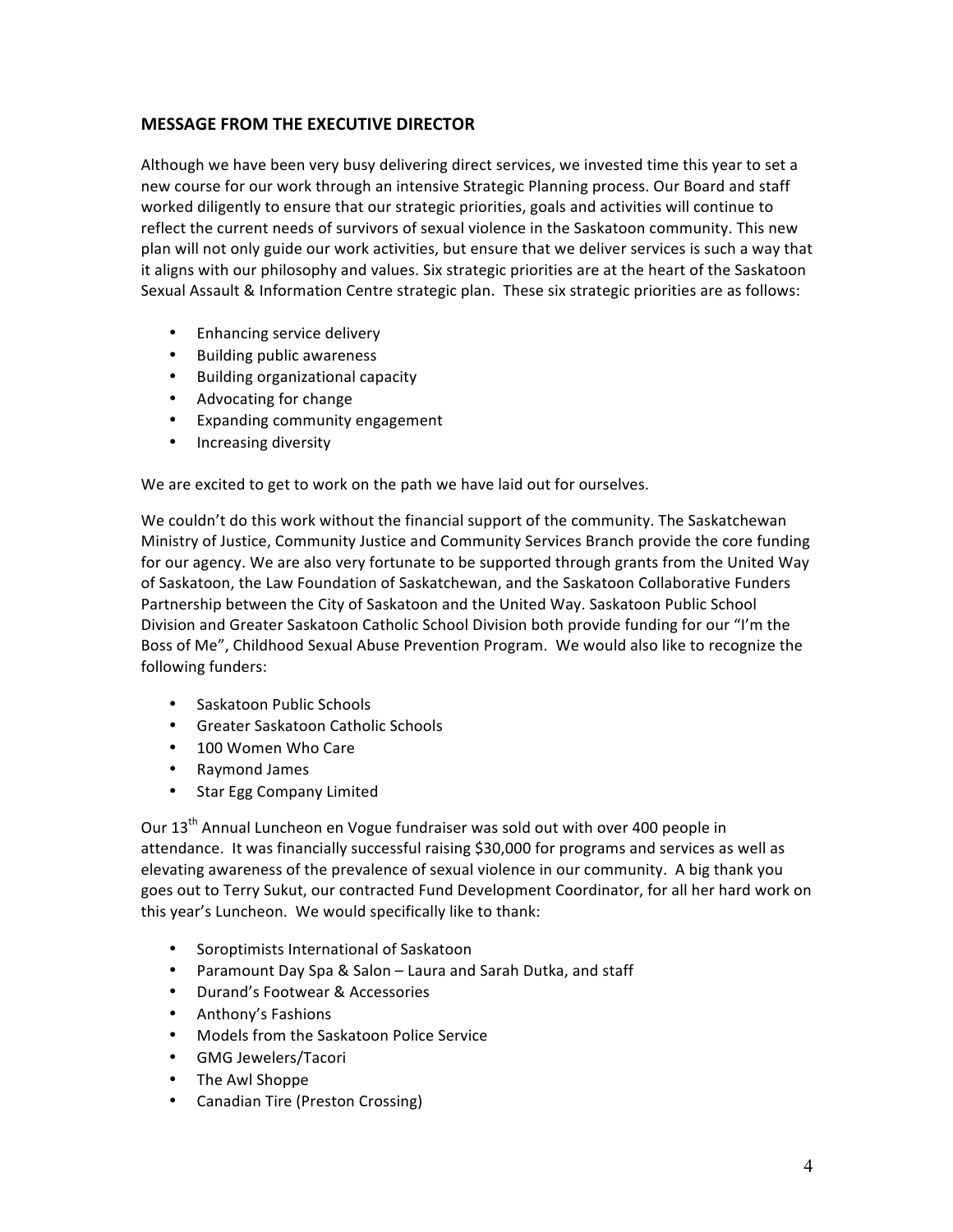- Boychuk Construction
- ClearTech
- Fastener Warehouse
- SIGA/Dakota Dunes
- Global/Shaw TV

The Saskatoon Sexual Assault & Information Centre is a relatively small agency, as we have only 11 part-time and full-time staff. We rely heavily on volunteers who staff our Crisis Line and our education/puppetry volunteers who deliver the "I'm the Boss of Me" Child Sexual Abuse Education Program. We could never offer these services without them, and we are very grateful for all they do for us.

I would like to thank our Board of Directors for their immeasurable support, guidance and commitment. Their talents, wealth of experience and passion for the work make our agency so much better, and my job so much easier. I am fortunate to be a part of an inspiring team of staff members and volunteers. On days when the darkness of sexual violence begins to creep in just a bit, I think about the fact that "helpers", like our counselling staff and crisis line volunteers bring compassion, hope and healing to people when they need it most. They do this work sometimes at a great cost to themselves. I am so lucky to be working with such amazing people.

In this past year the media has continued to keep sexual violence in the forefront. This in turn has prompted public discussion on the issue of what is sexual consent, and shone a light on the failure of the existing criminal justice system to respond to the unique needs of survivors of sexual violence involved in that system. We have seen a subtle shift away from the focus on the actions of the survivors to a focus on the choices and behaviors of sexual predators, and Canadian society's ongoing tolerance for, and inexcusable failure, to hold them accountable for these behaviors. It is not okay to sexually assault a woman passed out in the back of your cab, it is not okay for a judge to blame the victim for failing to physically fight off a sexual attack while giving "fatherly advice about women" to the sexual predator who assaulted her. We still have a long way to go, but we believe that these public conversations will eventually lead to change. We have hope, and we will continue to work enthusiastically with others in the community who do as well.

Respectfully submitted,

Faye Davis, Executive Director

## **CLIENT SERVICES REPORT**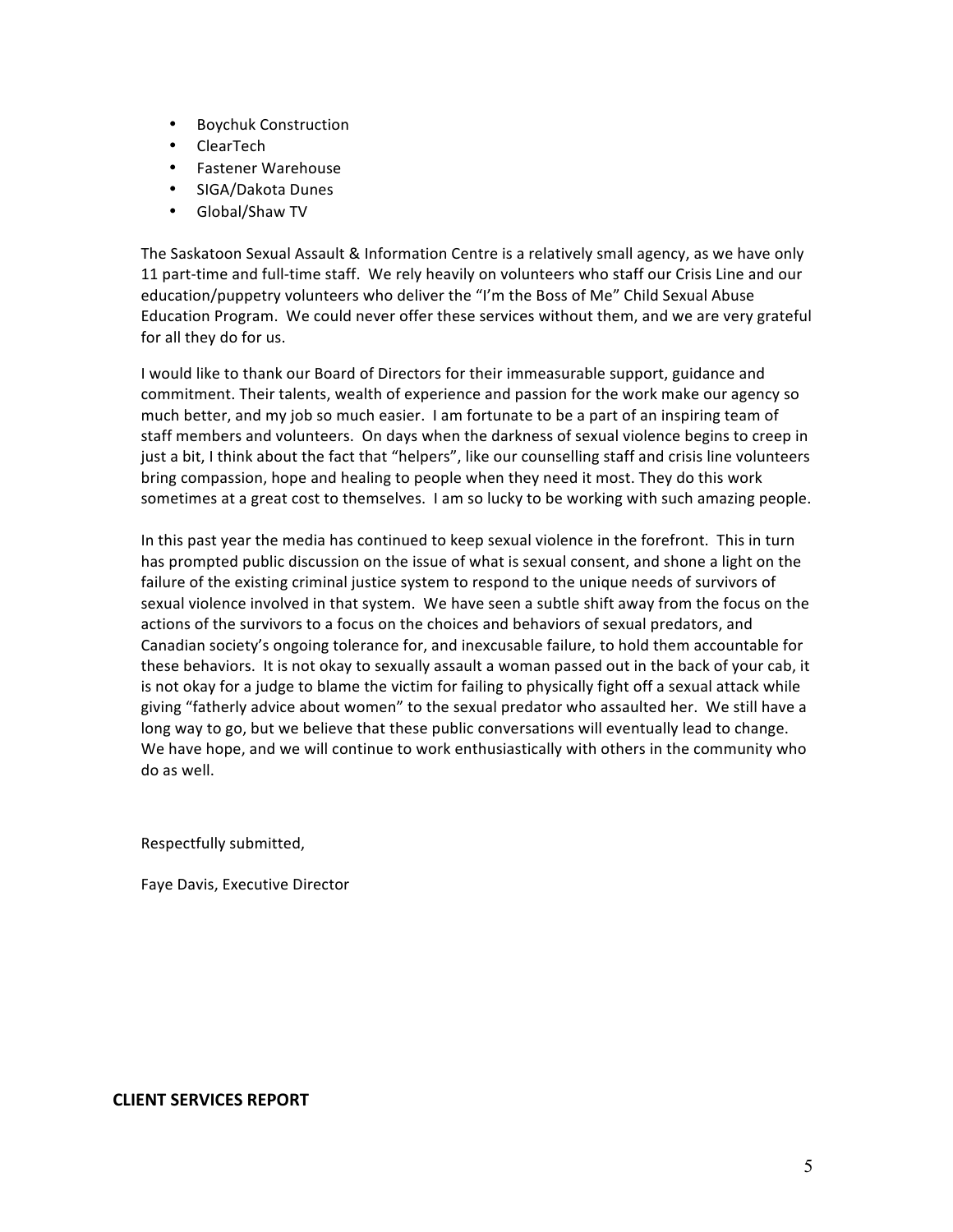Over the past year, the Client Service Team has continued to adapt and develop our programming to meet the needs of those who have been impacted by sexualized violence in our community. SSAIC clients are supported through the hard work, expertise and dedication of Dolores Cennon, Erin Redekop, Kathie Pruden-Nansel, Megan Sawyer and the newest addition to our team, Stephanie Locke. We were also pleased to offer a practicum placement to Christie McGregor between January and April 2017. Christie has been actively involved in all aspects of our work, including facilitation of groups, narrating the Child Abuse Prevention show in schools, and offering direct services to clients. She was a fine complement to our team. Our counselling staff is pleased to benefit from the continued clinical supervision of Maureen Graham.

In 2016-2017 we served 456 new clients which is a 19.5 % increase from 2015-2016. We provided 2074 counselling sessions/follow up services to survivors of sexual violence or members of their support **teams**. This represents a 10% increase in follow up services from last year.

"I feel like talking to a counsellor has given me the strength and empowerment to overcome the  *trauma."* 

- Counselling client

Client Service staff consulted with and referred to numerous community agencies and professionals including: Saskatoon Mental Health and Addiction Services, Saskatoon Public and Catholic School systems, Saskatoon City Police, Victim services, Royal University and City Hospitals, physicians, psychiatrists, therapists and other community agencies. SSAIC received 381 referrals for counselling and made 469 referrals to the agencies/services.

Group Counselling continues to be an essential component of SSAIC Client Services. In 2016-17, SSAIC offered a total of 68 group sessions for survivors of sexualized violence. These included Open Group Programming, Women's Group and a new offering of Trauma Sensitive Yoga for Survivors. A total of 88 **clients participated** in group programming, with an **average of 6 participants** per session.

*"Group* has enabled me to meet women in similar spaces to myself, helping me to reduce my feelings of isolation. This place has helped me reclaim my life." -Open Group participant

"I have been able to heal from decades of dysfunction. I feel I'm on *a* positive path for the first time ever."

– Women's Group participant

**"**This class was incredible! I found it so very helpful in terms of feeling safe *and* coming to terms with my poor relationship with my physical self. I feel *inspired to do more self-care. I appreciate the class so much and hope it does continue! Thank you for providing this opportunity for healing!"*

 -Yoga participant

In addition to direct counselling services, staff and volunteers also accompany clients for medical attention/ forensic kits following a sexual assault, when providing a statement or sitting through a long interview at the Police station, and going to court with clients.

a) Medical: 5 staff and 49 Crisis Line volunteers accompanied 54 survivors of sexual abuse to either City Hospital or Royal University Hospital this year. This is a significant increase over last year (28 accompaniments).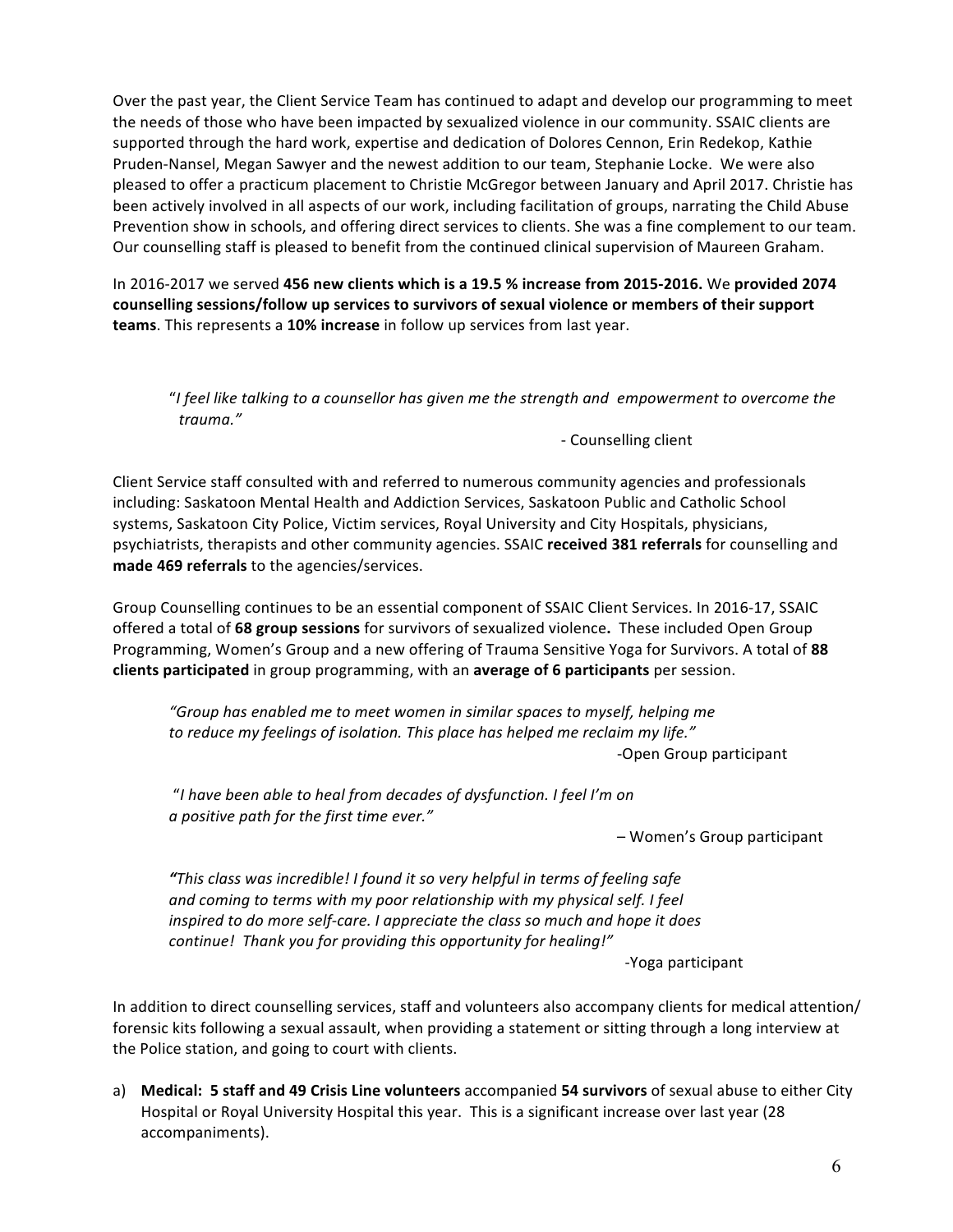

b) **Court: Staff accompanied 25 survivors to court** for either preliminary hearings or trials. Clients attending court may involve staff on multiple occasions throughout a trial. There were no volunteers involved in court accompaniments.



Thank you to all Client Service Staff and volunteers for your steady passion, commitment and service. It remains an honour to work with and learn from you all.

c) **Police:** Staff accompanied 6 survivors, and Crisis Line Volunteers accompanied 3 survivors (total of 9 survivors accompanied) to the police station to submit a statement or initial complaint. Beyond this, we have regular contact with SCU officers, discussing concerns, asking questions on behalf of clients. Many of our clients had already had some involvement with the police prior to attending at SSAIC.

SSAIC referred 45 survivors to the Police and RCMP this year and received 8 referrals from them (where information was provided).

Respectfully submitted,

Megan Sawyer, Senior Client Worker/Counsellor

## **CRISIS LINE REPORT**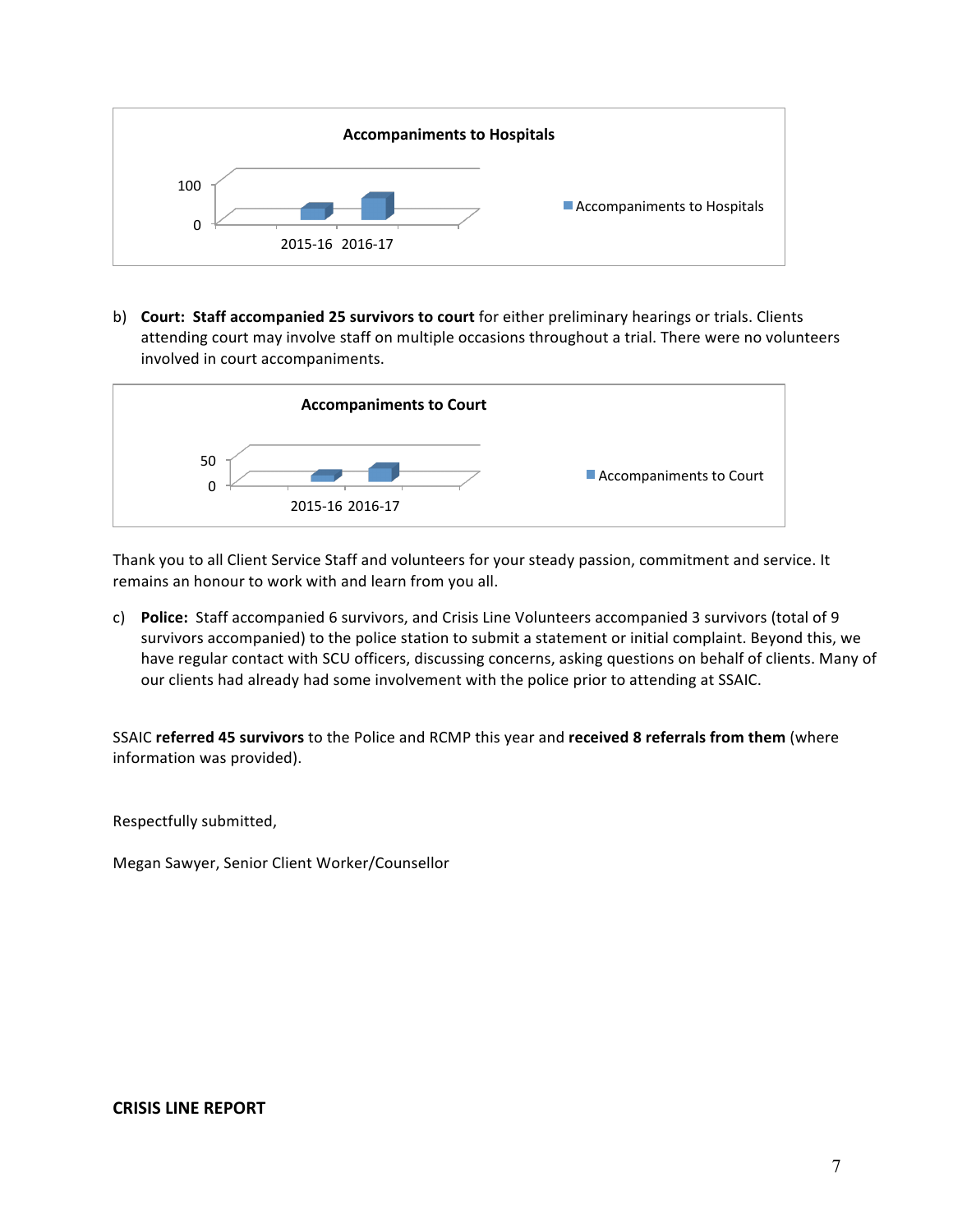The Saskatoon Sexual Assault & Information Centre offers as part of its core services a 24-hour Crisis Line service that is available seven days a week. The goal of the Crisis Line is to provide information, referrals and support to anyone dealing with issues related to a sexual assault, the sexual abuse of children, or adult survivors of childhood sexual violence. Through the Crisis Line we also offer accompaniment and transportation to hospital and police services.

The Crisis Line is staffed by trained volunteers who receive calls in their own homes. The calls are answered and transferred to the volunteers by Tel-J Communications, which is a 24-hour answering service. Volunteers are supported on every shift by a Crisis Line Staff Support worker (senior volunteer), who is paid an honorarium per shift. During office hours SSAIC office staff acts as Staff Support. The Crisis Line Program is staffed by a part-time Crisis Line Coordinator (20 hours/week). This position is supported by a full-time Crisis Line/Office Assistant, who supports a multitude of SSAIC programs.

In the last fiscal year SSAIC had a total of 41 active volunteers, 2 of whom became Staff Support workers during the year. The number of Staff Support workers, for the same time period, remained constant at 7. SSAIC conducted two training sessions throughout the year for new volunteers in our spring and fall sessions training 21 new volunteers.

Over the course of the year, the amount of time dedicated to the SSAIC Crisis Line by all of its volunteers was 16,057 hours for an average of 1,338 hours/month.

#### Our Crisis Line received a total of 308 calls during this fiscal year.



## **Crisis Line Contacts Over the Last Five Years**

#### **Volunteer Feedback**

*"I have learned more in the 30 hours of Volunteer Training than I have in a related university class during one semester."*

"Despite all of this [horrendousness], it was still a great learning experience, and I look forward to being [able] to help more people through awful situations like this."

Respectfully submitted,

Debbie Gsell-Danilkewich, Crisis Line Coordinator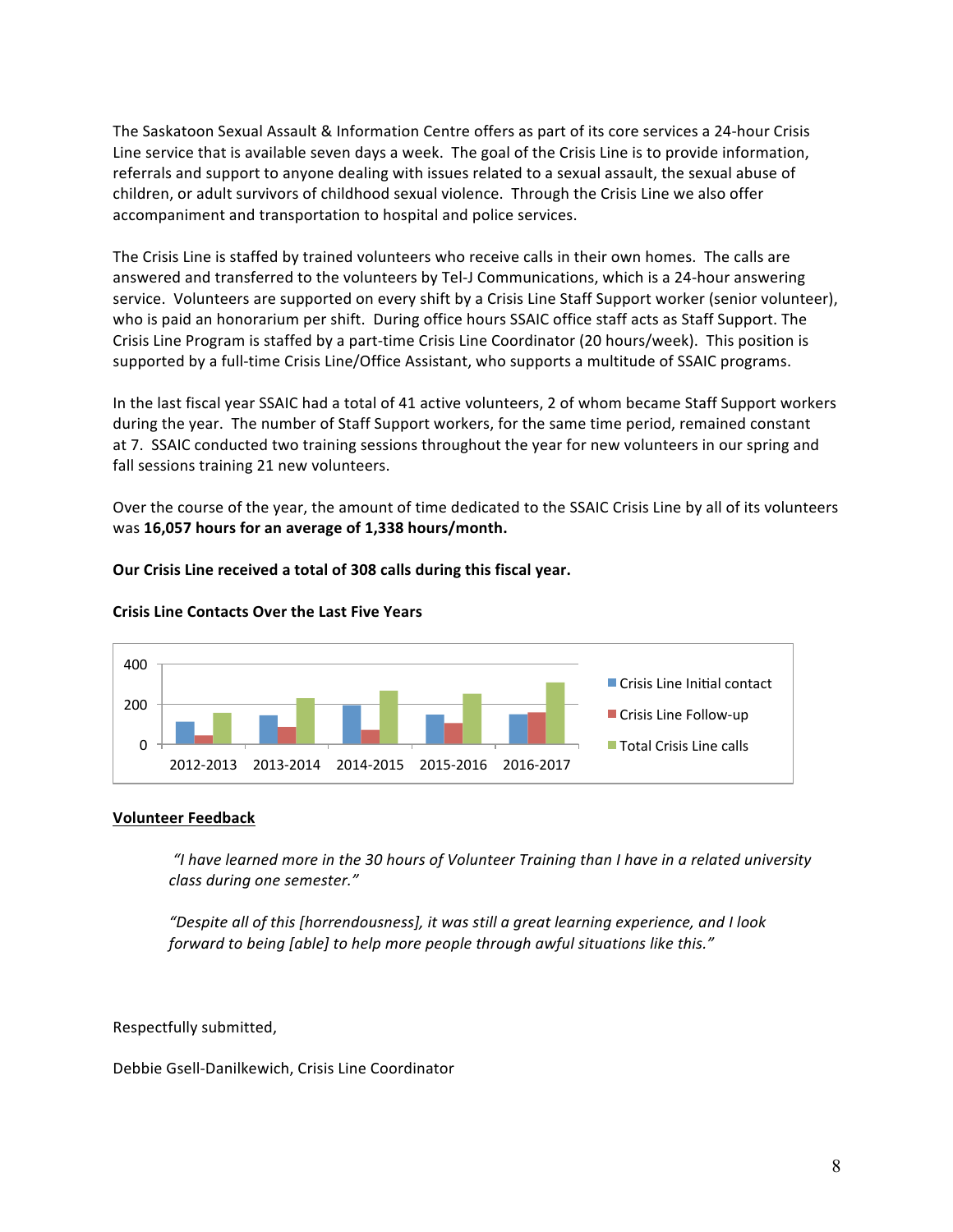## **PUBLIC EDUCATION REPORT**

2016/17 proved to be an extremely busy year in terms of public education. **SSAIC provided 263** workshops, seminars, resource fair displays, puppetry recruiting presentations and volunteer training sessions to approximately 6,800 participants in Saskatoon and surrounding areas, totaling 315.5 presentation hours this year. This resulted in 20% more presentation hours, 30% more presentations, and 42% more people reached. Indeed it was a busy year.

The table below describes the target audiences, number of presentations and number of participants who were present.

| <b>Totals 2016-2017</b>                 | # of Presentations |         | # of Participants |  |
|-----------------------------------------|--------------------|---------|-------------------|--|
|                                         | 2015/16            | 2016/17 |                   |  |
| Elementary Schools - general            | 6                  | 16      | 377               |  |
| Elementary schools "I'm the Boss of Me" | 107                | 113     | 3,029             |  |
| <b>High Schools</b>                     | 5                  | 7       | 151               |  |
| University/Colleges                     | 22                 | 28      | 580               |  |
| Agency/Group clients/Program            | 10                 | 14      | 164               |  |
| Professionals                           | 13                 | 18      | 245               |  |
| Other                                   | 45                 | 67      | 2,238             |  |
| ΤΩΤΑΙ                                   | 208                | 263     | 6,802             |  |

*"You provided information about statistics, definition of sexual assault, talked about consent, helped me understand the impact of sexual assault on the victims, but also on* us as service providers. Good use of stories, great opportunity for interaction."

*-* Participant, Police Translator program

*"Thank you for coming in to talk with us. Your insights were very eye opening and had a major* impact on me. I have really been thinking about your volunteer opportunities since you came in! With everything you presented, you actually made me feel comfortable *having a discussion with my mom about the sexual abuse she faced as a young adult, and it really brought my mom and me even closer together! Thank-You!* 

-University student

**Resources Distributed:** We not only share resources with each presentation that we conduct, but also receive frequent requests for our resources from a variety of programs and services throughout the city and province. SSAIC distributed approximately 7,379 educational materials this fiscal year. In addition, we provide some links to online resources for specific presentations.

**"I'm the Boss of Me" Child Sexual Abuse Prevention Program completed its 11<sup>th</sup> season, growing again** this year, both in terms of number of classroom presentations, and number of students who participated. We delivered 113 presentations in both Public and Catholic school division classrooms, **reaching 3,029 grade four students.** The program is designed for Grade 4 classrooms and includes a puppet show, using "children-like" puppets who discuss an incident that happens to one of the puppets; this is followed by small group discussion to teach children about sexual abuse and how to ask for help if this is happening to them. Teachers who book the presentation also receive a sexual abuse training package with lesson plans as well as the Provincial Child Abuse Protocol. Teachers are asked to prepare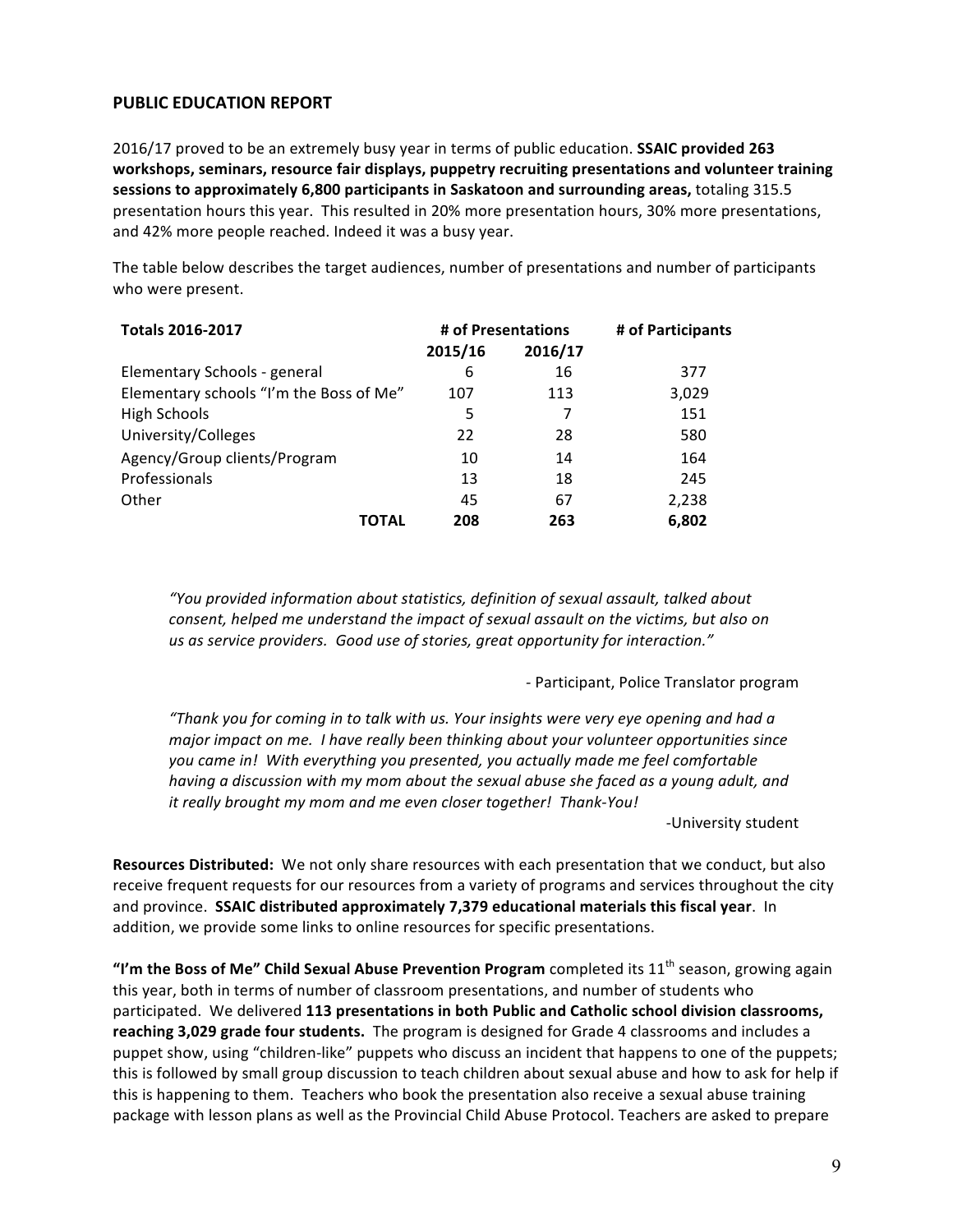the children with an introductory lesson prior to our presentation. We work closely with school counselling and social work teams who receive regular updates on where and when we are making presentations and are invited to attend.

"I'm the Boss" involved 51 puppeteers that came from colleges of Education, Nursing, Social Work and Arts and Sciences, and the "I'm the Boss of Me" Program would not be possible without these participants. This program provides excellent training/career development.

"I think it is fair to say that volunteering has impacted me personally; it has gotten me *involved* in my community, and has impacted me professionally. Specifically, it has impacted *my* future career, in choosing to become a psychologist and researcher, with a focus on trauma and families by highlighting the need for and importance of education and *prevention of sexual abuse."*

- Narrator and puppeteer



#### **Number of Children who participated in "I'm the Boss of Me"**

**Public School Catholic School Total students** □ Other

 $2017$  – Public schools – 2,271, Catholic schools – 758; Total; 3,029 children

#### **Number of "I'm the Boss of Me" Shows Presented**



| <b>□</b> Public Schools  |
|--------------------------|
| <b>■Catholic Schools</b> |
| $\Box$ Other             |
| $\Box$ Total             |

2017 – Public Schools – 85, Catholic Schools – 28: Total of 113 shows

Respectfully submitted,

Heather Pocock, Public Education Coordinator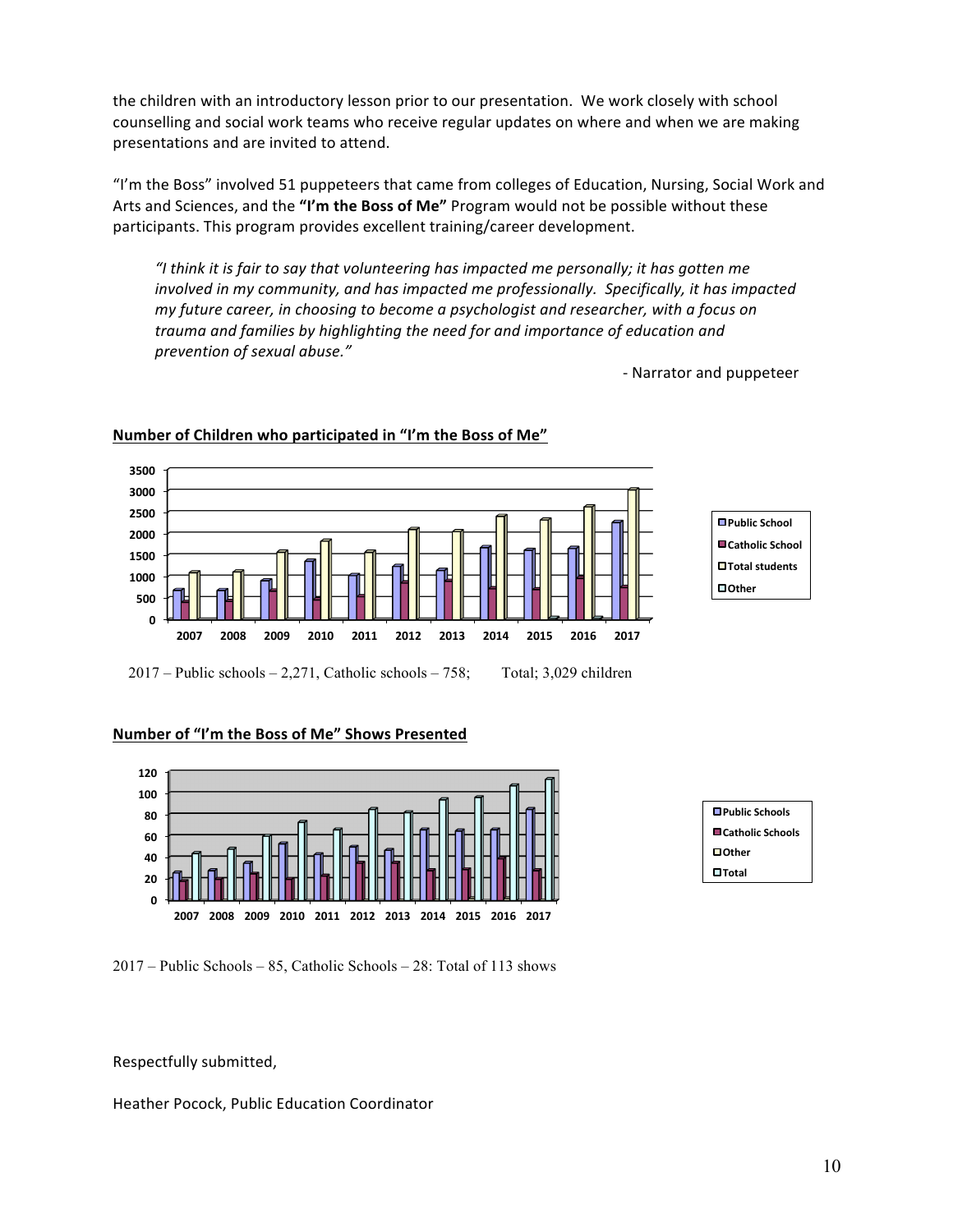## **CLIENT INFORMATION AND STATISTICS**

## **Client Numbers**

#### **1. New Clients**

We had 456 new clients contact us for services this year.

## **2. Follow-up Contacts**

There were 2,074 **follow-up service contacts** provided to clients. Follow up services include Crisis Line calls from individuals who have contacted our office/crisis line previously, attend individual counselling sessions, or attend a group counselling program. The contacts are recorded as units of service, not as individual clients with each contact time counted separately. We had 1,887 follow up contacts for service last year. This represents a 10% increased demand for follow-up services from last year. Clients are staying with us for more follow up services than they have in the past.

| Counselling - (Adult Survivors) | 742   |
|---------------------------------|-------|
| Counselling - Other             | 779   |
| <b>Accessed Crisis Line</b>     | 158   |
| Group support contacts          | 384   |
| $Group - other$                 | 11    |
| Total follow up contacts        | 2.074 |

### **How Clients Contact Us**



#### **INITIAL CLIENT CONTACT: comparison to 2016-2017 CRISIS LINE AND OFFICE CALLS**

The ways clients initially contact our office has changed in recent years. Whereas the majority of our clients' first contact used to be through the crisis line, most now call our office during office hours for their first contact. The number of initial client calls to our Crisis Line has been generally decreasing over the last 9 years.

In response to this change we have revised our office process and to ensure that we have a counsellor available to manage intake calls and walk-in clients during our office hours.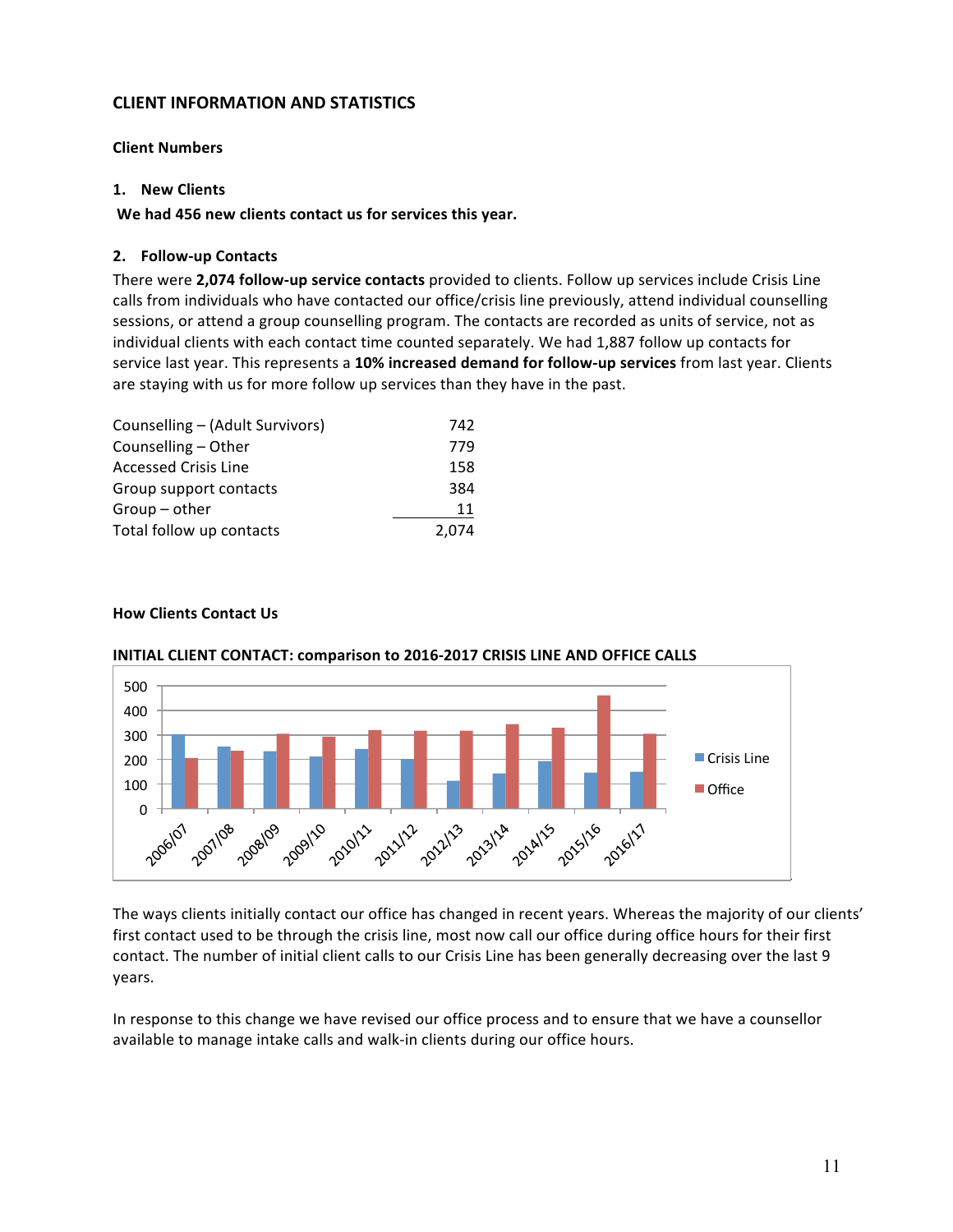## **PRIMARY vs SECONDARY CLIENTS**

SSAIC attended 384 primary survivors and 72 secondary survivors of sexual violence, totaling 456 new **clients this year.** Primary survivors are those against whom a criminal act of sexual violence was perpetrated. Secondary survivors are individuals who are close to the victims, who support the survivor in dealing with the sexual assault. They can be mothers, fathers, husbands and wives, boyfriends and girlfriends, partners, brothers and sisters, relatives and friends.

## **CULTURAL IDENTITY**

## **Of the 456 new clients we saw this year:**

- 134 (29.3%) declared being Caucasian/other
- 109 (23.9%) declared themselves as of Aboriginal/Metis descent
- 20 ( 4.4%) as Immigrants/Refugees

There was no data about the cultural background of 193 (42.4%) clients.

*Note:* Data collection through the crisis line is limited, and continues to be scarce with regard to specific information such as cultural identity.

## **CLIENT BY GENDER: (Annual Comparison 2011-12 to 2016-17)**

With regard to gender of clients, 85.9% (392) were females and 14.1% (65) were males. Sexual assault affects everyone, women, men, girls, and boys. Sexual assault is and remains primarily a gender issue with women and girls remaining most at risk of being victimized.



## **TYPES OF ASSAULT AFFECTING ALL CLIENTS (NEW AND EXISTING)**

One common misconception about our service is that we serve only those who have recently been sexually assaulted. The reality is that many people do not reach out for help immediately following a sexual assault. Most survivors who are not visibly physically injured, tell no one. Many survivors don't seek out support services until the impacts of the assault are impairing their physical or mental health or preventing them from continuing to go to work or school. This may not be until weeks, months or years after the assault occurred.

Many of our clients are adult survivors of an **assault or repeated assaults that happened to them when** *they were children.* Some may have decided that the survival and coping strategies they have been using to cope with the abuse are not working or are no longer healthy for them. Some have buried their memories and can no longer function while doing so.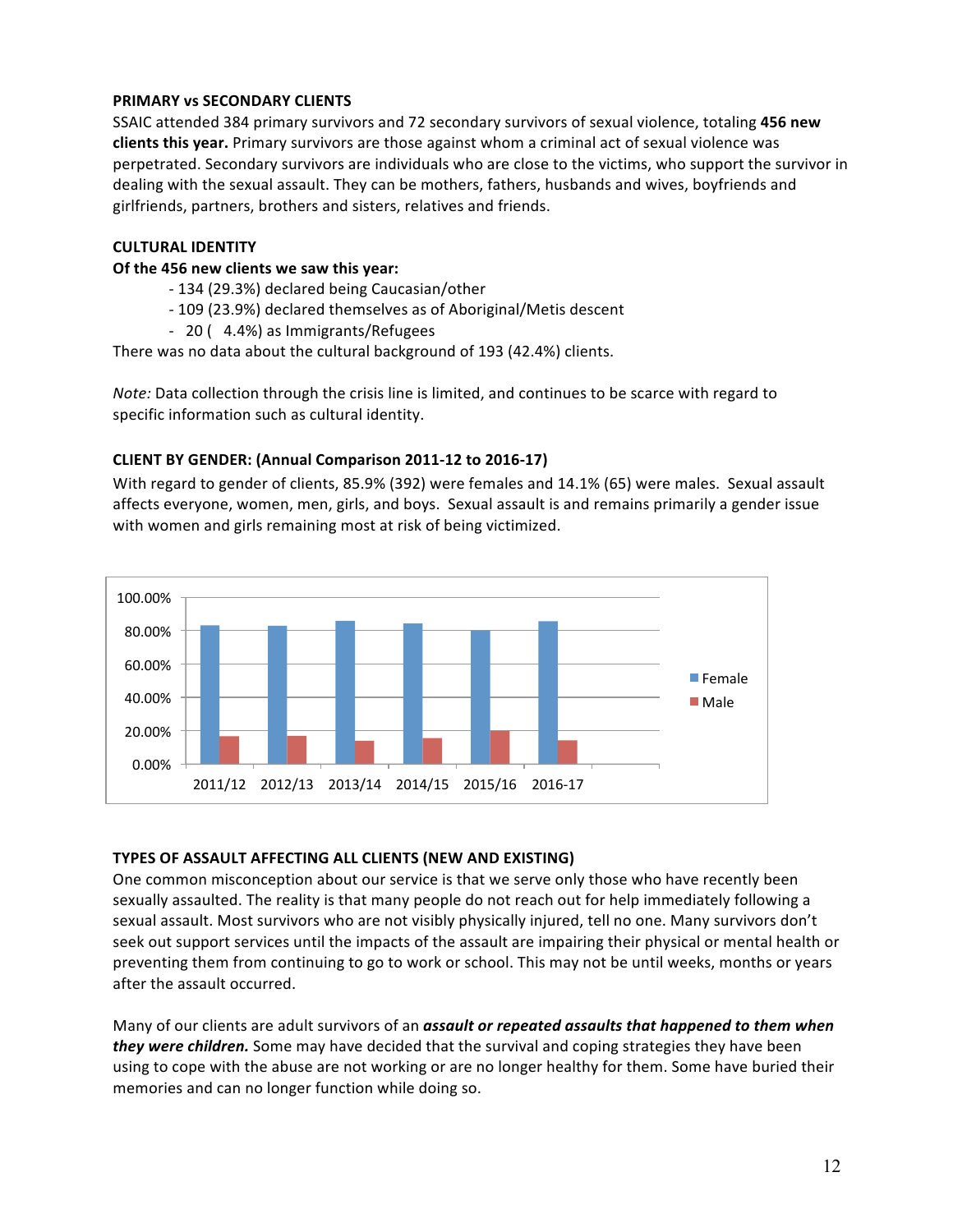The chart below provides a breakdown of types of assaults experienced by those clients who disclosed this information to us in 2016-2017.

| Adult Sexual Assault (past and recent):                  | 161 | 35.3 % |
|----------------------------------------------------------|-----|--------|
| Adult Survivor of Childhood Sexual Abuse:                | 143 | 31.4 % |
| Child Sexual Abuse/Incest:                               | 73  | 16.0%  |
| Sexual Harassment:                                       | 5   | 1.1%   |
| Domestic Violence:                                       | 3   | $.7\%$ |
| Other: (sexual acting, sexual exploration, undisclosed): | -71 | 15.5 % |
| Total                                                    | 456 | 100.0% |

## **DATA ON PERPETRATORS: RELATIONSHIP OF OFFENDERS to VICTIMS/SURVIVORS**

SSAIC collected information provided by survivors regarding perpetrators of sexualized violence. Of 384 primary victims, 310 (80.5%) provided information about the offender. The table below shows the relationship rate between offender and victims. Individuals are usually sexually assaulted by someone they know. Our data shows that 18% of the survivors, who provided information, were sexually assaulted by a stranger.

## **Relationship of Offenders to Victims/Survivors, 2016-2017**



| Family: Parent - 36, Relative - 65, Partner/spouse - 14                             | $= 115(29.9\%)$ |
|-------------------------------------------------------------------------------------|-----------------|
| Known: Acquaintance - 73, Babysitter - 4, Ex - 7, Date - 9, Friend - 20, Trust - 24 | $= 137(35.7%)$  |
| Stranger:                                                                           | $= 58(15.1\%)$  |
| Other: Unknown / information not provided                                           | $= 74(19.3%)$   |
| Total number of clients who shared identity of offenders                            | 384             |

We have been monitoring the relationships between Offenders and Victims/Survivors for several years, and there has been little change over time.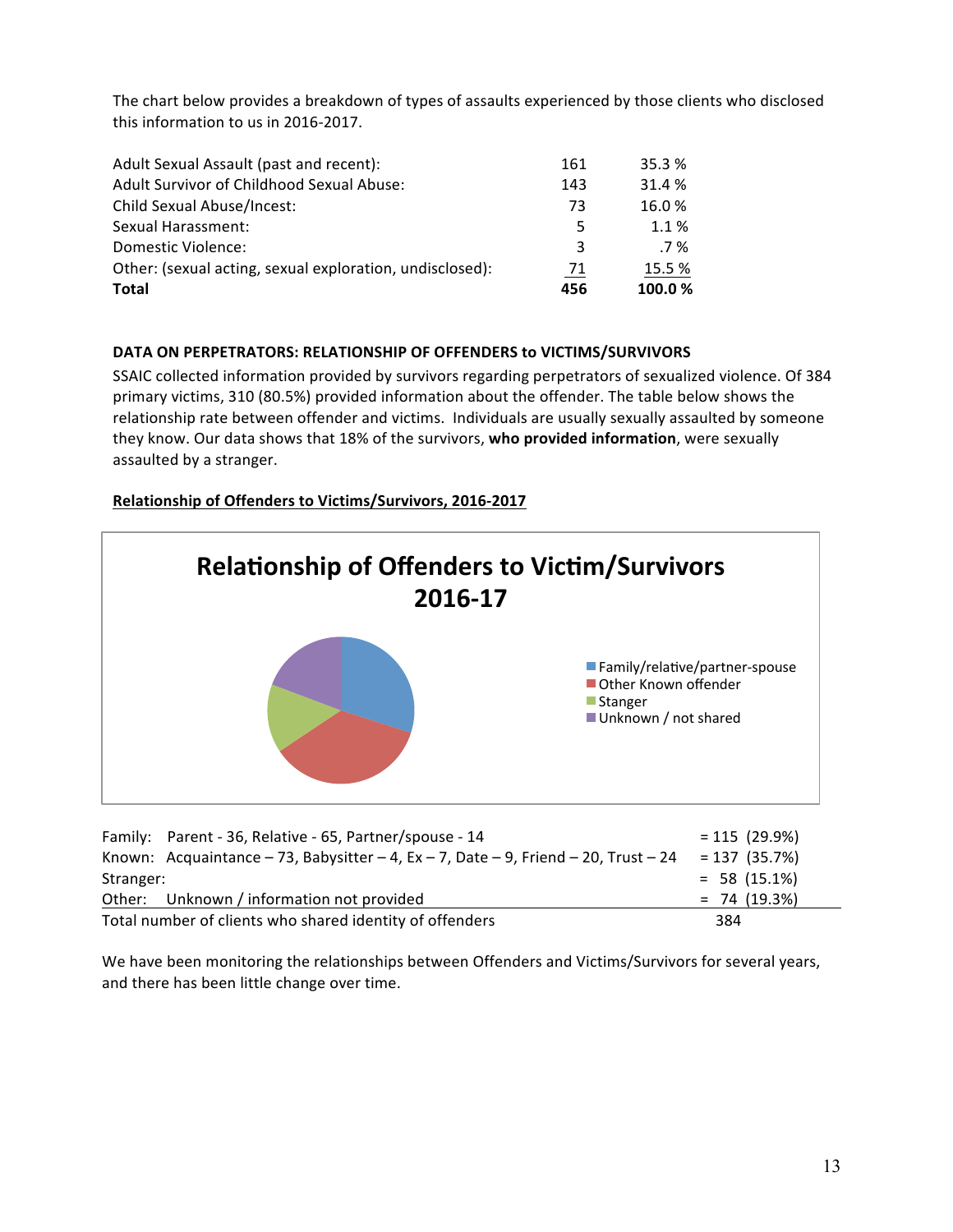#### **SSAIC 2016-2017 VOLUNTEERS**

We extend a special thank you to our valuable volunteers who assist us daily in meeting the goals of this agency. We would not be able to provide our programs and services without them.

#### **Crisis Line Volunteers**

| Adrienne Herman       |
|-----------------------|
| Alana Demkiw          |
| Alana Nelson          |
| Allison Morgan        |
| Ashley Keck           |
| Ashley Marie Wiebe    |
| <b>Aurora Bors</b>    |
| Brianna Garvin        |
| Brittany Yaganiski    |
| Cassidy Pirlot        |
| Chase Danychuk        |
| Chelsea Sawatzky      |
| Darren Tetlow         |
| Eve Keller            |
| Felicia Chen          |
| Gordon Koop           |
| Hannah Crease-MacLean |
| Jean Goerzen          |
| Jennifer Gulka        |

Jessica Hurtubise John Boersma Jonah Egan-Pimblett Jordan Hartshorn Justin Bierwagen Kari Duerksen Katrina Gough Kerry Klassen Lacie Munholland Lana McAleer Lindsey Gibbings Madeline Docherty Marcie Dupuis Maria Cerda Mariel Marciniak Mary Friesen Megan Evans Meghan Johnston Monique Koskie

Natasha Salaash Nicole Hoffos Paulina Chatlain Payten Jackson Robyn Peter Samantha Hopfner Samantha Shier Sarah Nickel Selina Mak Serena Liu Shiza Basit Stefanie Long Tanner Gattinger Tatiana Ntube Salley Tessa Martens Thyla Mula Zainab Ahmed

#### "I'm the Boss of Me" Child Sexual Abuse Prevention Program Puppetry Volunteers

**NARRATORS:** Christie McGregor Denae Pellerin Jane Galbreath Jessica Zagrodney Megan Shpyth Robyn Peter **PUPPETEERS: Allison Track** Alyson Hastings Alyssa Zaderey Angela Beatty Atira Mihalicz **Billy Lee McIntyre** Camille Jansen Cassie Van Camp Chase Danychuk Chiamaka Edokwe Courtney Chupa Courtney Johnston Ellen Mae-Melin Emiley Darlington Emilia Thibaudeau Heather Crooks **Iva Henry** Jenna Engelbrecht Jordan Feher Kailee Weber Kaitlyn Taylor Kalyna Kryworuchko Kassidy MacPherson Katie Vick Katilynn Makowichuk Keagan Cockerill Kennedy Cooke Lara Eberle (Quinn)

Lauren Michelman Leila (Le) Tang Madeleine Froehlich Mara Doepker Maria Olenick Maryam Tariq Matthew Reichert Michael van der Kamp Mitchell Wrishko Monica Judkins Morgan Wiegers Samantha den Hollander Sloan Zhang Stacey Spader Stephanie Siemens Taylor Halliday Yulissa Campos